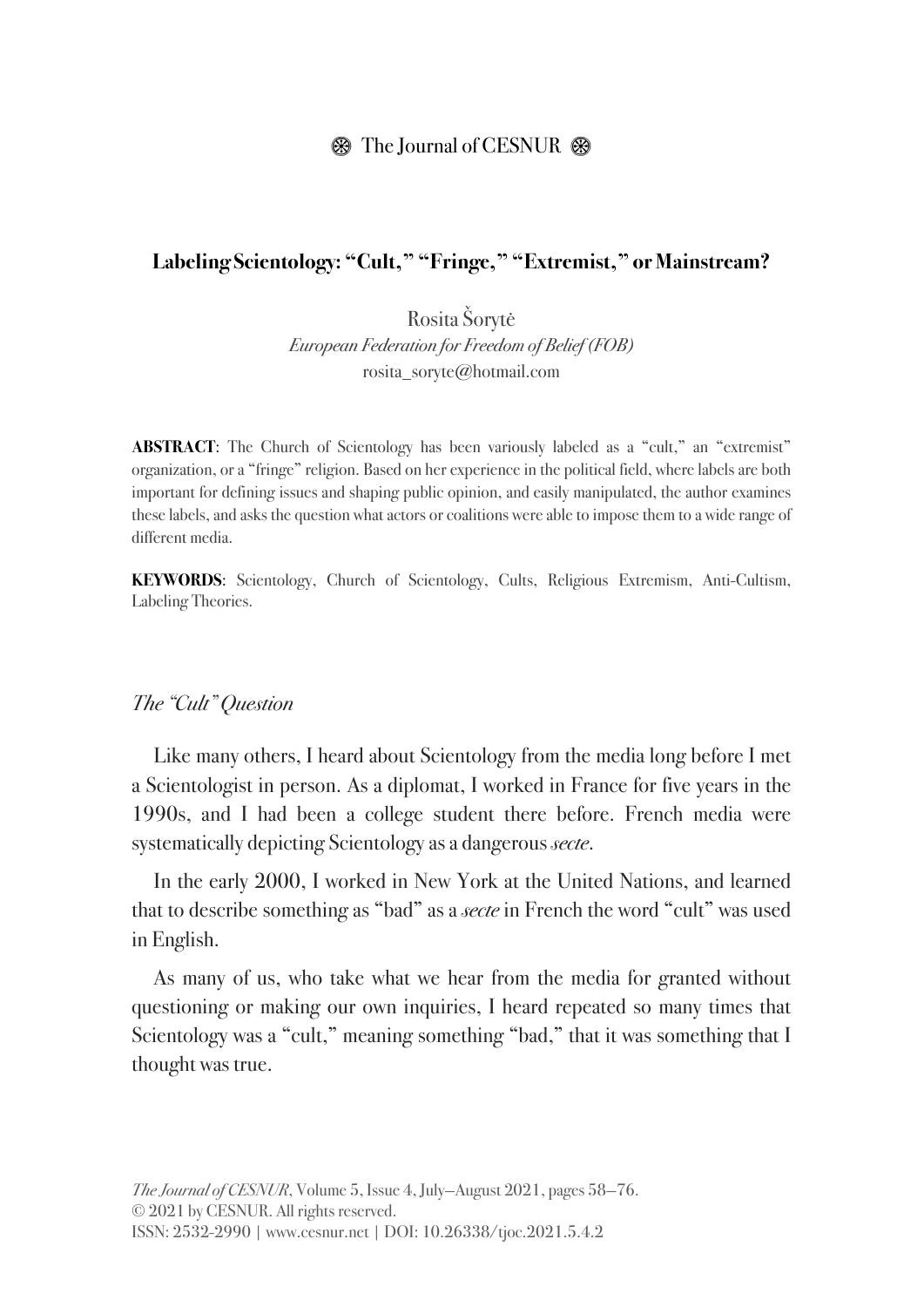It was only after I started working in the field of religious liberty that I began having questions and doubts about why the "cult" label was so deliberately used in certain media to describe Scientology and other groups, without giving any persuasive arguments to corroborate its use. Other labels attached to Scientology are "extremist" and "fringe." I will discuss these later, and I will then ask the question who created and uses these labels, and why.

In my professional life as a diplomat, I experienced how labels are important for defining issues and shaping public opinion but are also easily manipulated for political reasons. For instance, the same organization can be described as a group of "terrorists" or "freedom fighters." For those who read the news, it makes a great difference, but the question is who created these labels. They are not selfevident. More often than not, they are the results of complicated political games.

I gradually realized that the same logic is at work when calling a group a "religion" or a "cult." When I started attending conferences about religious liberty and contemporary religious movements, I realized that serious academic scholars try to avoid the word "cult," because its current meaning involves a negative value judgement, and scholars do not deal in value judgements. Yet, scholars have their own jargon and rarely manage to change the popular language. "Cult" is still largely used by the laypersons and the media. Just listen how often and how easily in our own households and circles of friends many use the word "cult" to describe any religious group about which they know very little about.

The next question is how those who use the word define a "cult." The answer is less obvious than it may seem. If I look at the early TV shows and books critical of "cults," I find two different meanings, and a consistent lack of precise definitions. "Cults" and, in the Soviet and post-Soviet world, *СЕКТА* (in Russia, the equivalent of the French *secte* and the negative Russian word corresponding to the English "cult") were used by Christians to designate a group whose theology was regarded as heretic, and which was in competition with the majority church. As I have discussed elsewhere (Šorytė 2020c), in Russia a *CEKTA* is a group perceived as being in competition with, and "stealing" members from, the Russian Orthodox Church. The most targeted group are the Jehovah's Witnesses, which were also criticized in my native Lithuania by Roman Catholics and called in Lithuanian a *sekta*.

In France and United States, I found, however, in the media and in common language, also a more secular meaning of *secte* and "cult." It was described as a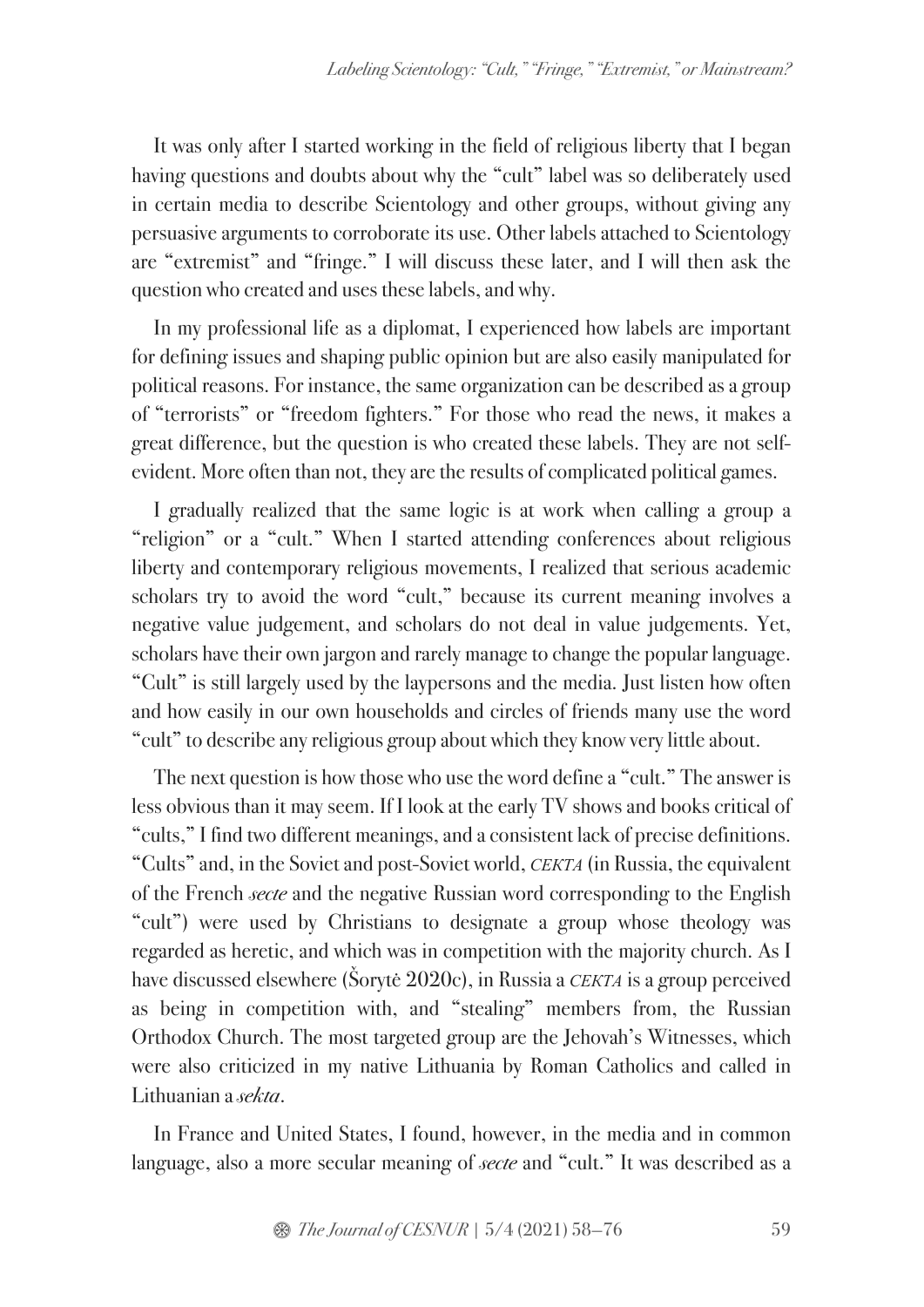group whose members lived apart from the mainline society. They had little social interaction with non-members of their group, often lived communally and secretively, and most of their devotees were full-time and had no job other than proselyting for the group. The examples one found more often in the media were the Unification Church, ISKCON, popularly known as the Hare Krishna Movement, and the Children of God, later renamed the Family. And indeed, it was difficult to escape the conclusion that the Hare Krishna, for example, were, and to some extent still are, "different." Most of them live communally, dress in a distinctive way, and spend time singing and proselyting in the streets.

On time, I came to meet members of the Hare Krishna Movement as well, and found they are nice people and sincere believers. They have chosen a way of living that is very much different from how most of their fellow citizens of Western countries live, but this is not a reason to persecute them or put them in psychiatric asylums, as it happened in Soviet times, including in Lithuania (Pranskevičiūtė and Juras 2014).

However, these examples show how the label "cult," even for those who do not share the scholarly criticism of the use of the word, should appear as very problematic when applied to Scientology. The first use of the word "cult," to indicate a (mostly) Christian "heresy" "stealing the sheep" from mainline Christian churches may fit the Jehovah's Witnesses, but not Scientology. Clearly, Scientology is not a Christian new religious movement. It does not promote a new interpretation of Christianity, nor does it ask anybody to leave their own religion. In my experience with Scientology, there are people who become so busy with its activities that they no longer practice their original religion, or they may find certain teachings of Scientology incompatible with their previous theology. But defecting from Christianity to Scientology is certainly not a massive phenomenon, nor something the "old" Christian churches may find statistically relevant to explain why they lose members, a process whose causes lie elsewhere.

Some Scientologists I met work full-time for the church as administrative staff, while others do not. There is nothing strange for a religious organizations to have officers and employees who work full-time for it. As a diplomat, I met people working at the Vatican embassies throughout the world. The ambassador, called a nuncio, is usually a bishop, but the staff includes laypersons, both men and women. Many married men and women work in the Vatican, and the German Catholic Bishops Conference employs a lay woman, Dr. Beate Gilles, as its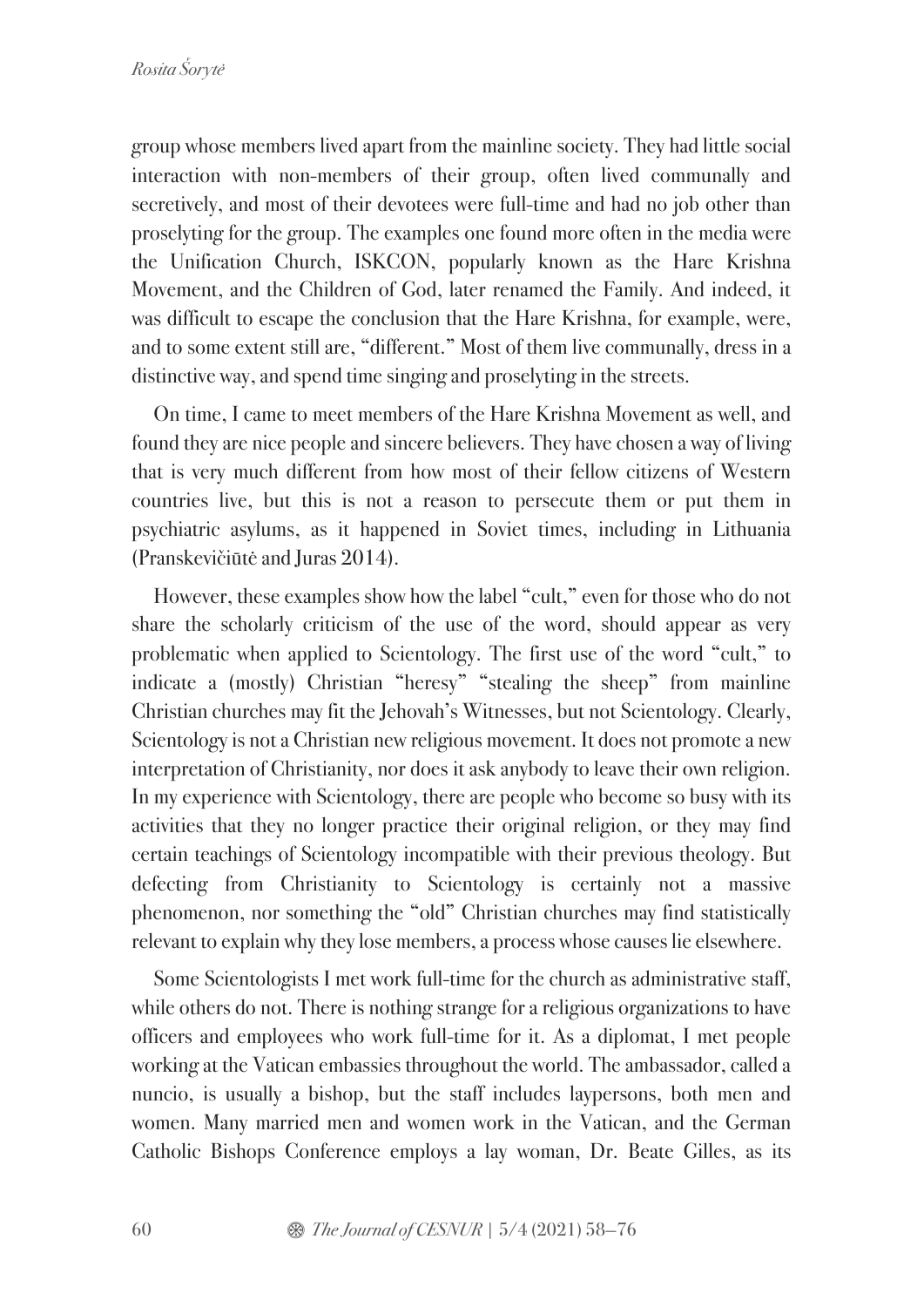General Secretary (*Deutsche Welle* 2021). These people are Catholics, but they are not part of the clergy, nor are the women nuns. The same happens in many other religions.

I also had the opportunity of meeting members of Scientology's Sea Org, easily recognizable for their Navy-like uniforms. They work full-time for the church and, as American scholar J. Gordon Melton has argued, are part of the equivalent of a religious order within the Catholic Church, or a monastic group within Hinduism or Buddhism (Melton 2018). Not all religions have within themselves ordained religious communities, but many do.

Just as the typical Catholic is not a priest, a nun, or a Vatican employee, the typical Scientologist is not a member of the Sea Org or somebody working fulltime as part of the staff. These are the most visible Scientologists, but not the majority. As Donald Westbrook has argued, full-time Scientologists are so visible that they have created an optical illusion of sort among some observers of Scientology. The "ordinary" Scientologists, who do not work full-time for the Church and are found in all professions and stations in life, from Hollywood actors to restaurant chefs or medical doctors, from musicians to nurses and carpenters, have remained largely invisible, yet it is their experience of Scientology that is typical and average (Westbrook 2018).

Because of the same optical illusion, sometimes I find it difficult to explain to friends who have only read horror stories about Scientology as a "cult" that most Scientologists are not very much different from them and me. They do not dress in an unusual way, or spend all their time inside a Scientology building. They have their normal lives and their normal jobs and, while others would go to a Christian church or a synagogue, they would periodically visit a church of Scientology. These churches are very visible, often in the very centers of large cities. There is nothing secretive about them, and everybody can enter and visit.

This is not similar to the Hare Krishna, at least the Hare Krishnas we know from their popular image and who served as raw material for building the stereotypical image of the "cult." Most Hare Krishna devotees dress in a distinctive manner and live a Hindu monastic life (although certain things have changed even for them in most recent times).

Scientologists do not shave their head, live in monastery-like "compounds" (the derogatory word often used for the buildings of the "cults"), or abandon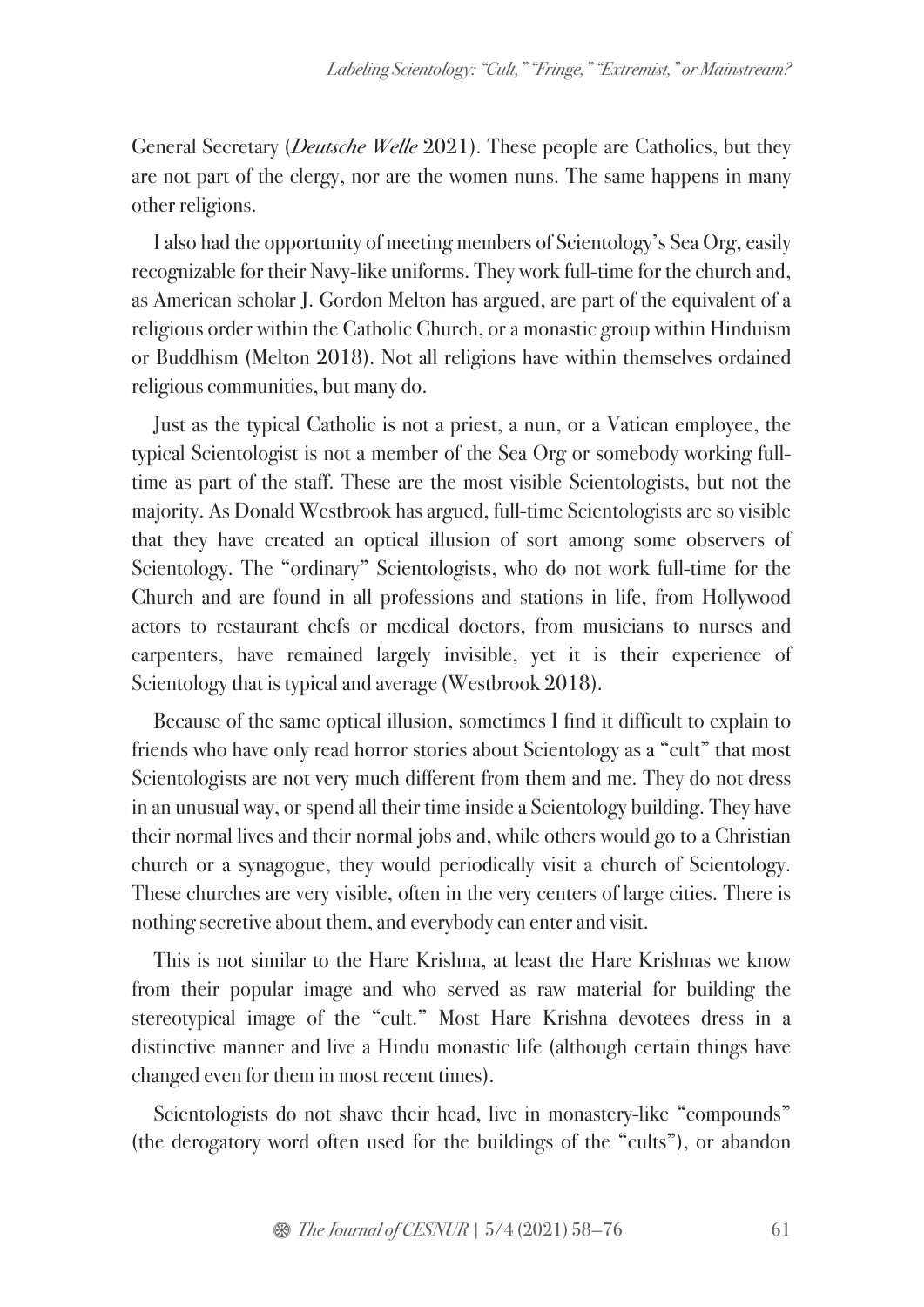their jobs and careers. On the contrary, they are often very successful professionals and claim, rightly or wrongly, that Scientology courses greatly helped them in their careers. This is true, for example, for hundreds if not thousands of professional artists, a constituency where Scientology is overrepresented (Introvigne 2020).

If a "cult" is defined from its "separatism" (an adjective it is now fashionable to use in France), i.e., the fact that its members live separately from the mainline society, then Scientology is very much far away from it.

Opponents may insist that Scientologists are not "physically" separate from their fellow human beings, but they are "psychologically" separate, because they inhabit a different mental world. This is certainly not true if it means that Scientologists are obsessed about Scientology and only care about the Church. This is argued either by angry ex-members with their own agendas or by those who have never met a Scientologist.

You do not need to take my word that this is not true. It is a question of logic. If Scientologists spent their time focusing only on Scientology, they would be unable to focus on their jobs and would be unsuccessful there. On the contrary, many Scientologists are very successful in professions and activities that require their full attention, from business to music. I once met Stan Gerson, a Scientologist who is also a realtor but is well-known as a stage magician, and watched one of his amazing magic shows. Stage magic only works if the magician is totally concentrated on its act. A short loss of concentration would make the performance end in disaster. Obviously, Gerson is fully able to concentrate on magic, and is not lost in some separate Scientology realm.

On the other hand, Scientologists do have their own beliefs, jargons, and interests in the activities of Scientology, which do set them apart from non-Scientologists. This is so general in society that it cannot serve as the mark of a "closed" group or a "cult" living within the tick wall of psychological separation. Our pluralistic, diverse societies are full of subcultures whose practices and language are hard to understand for the non-initiate. In Italy, supporters of a particular soccer club would know all the players, past and present, and allude in their conversations to games and incidents that non-supporters would know nothing about. Lest one objects that soccer is less serious than religion, soccer has been described as a religion in Italy and other countries, and has caused riots where many have died.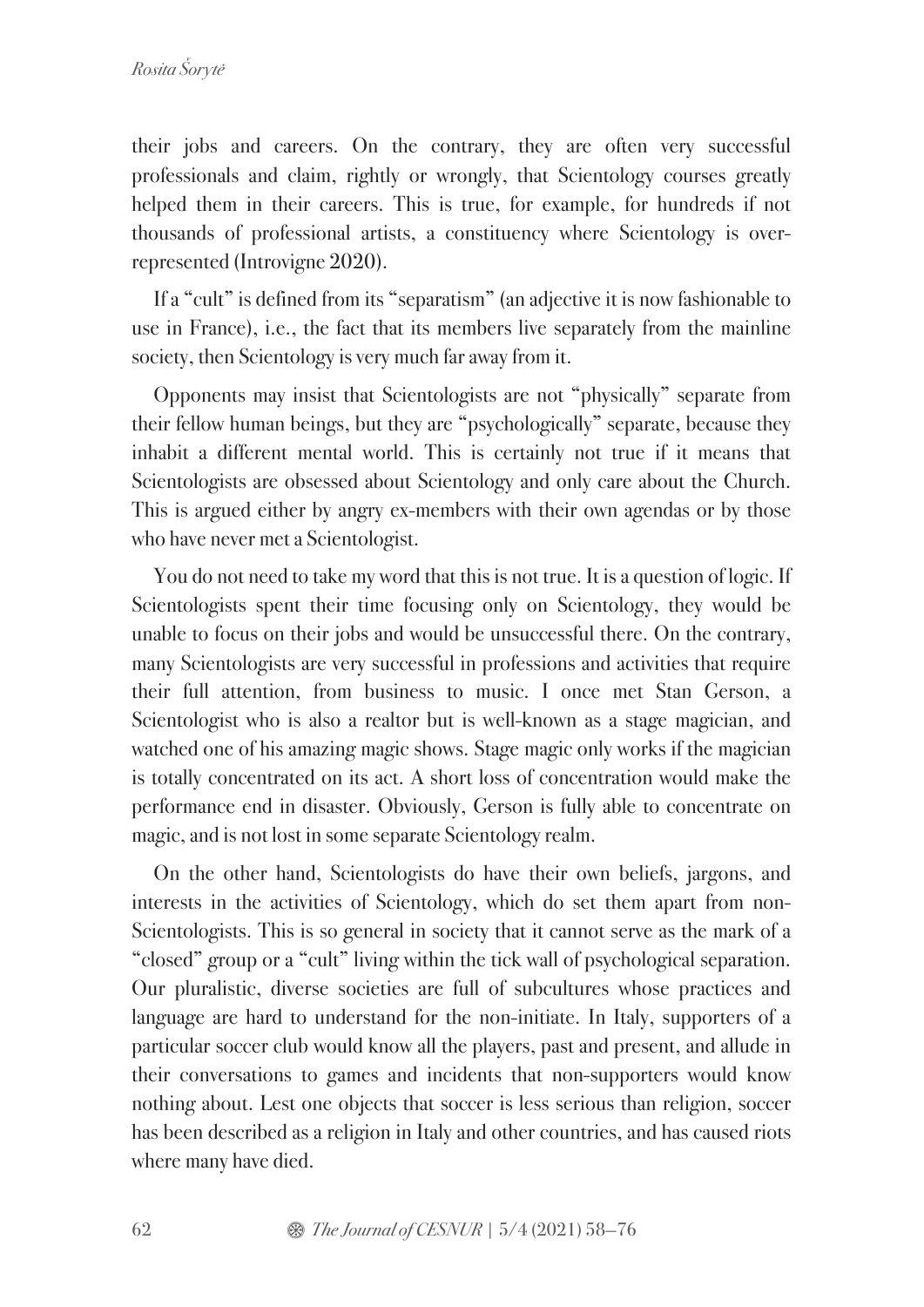Soccer is just an example. Committed fans of abstract art, postmodern movies, Chinese pottery, or any other subject may form circles difficult to penetrate for outsiders. Some passionate about politics may get so angry at those with different opinions that old friendships may suddenly end, a phenomenon particularly obvious in American society in recent years. While physical separation from society is easy to ascertain, to some extent we all live some form of "psychological" separation from others. Most of us share a jargon, jokes, and memories others would not understand with our circle of more intimate friends, which is thus "separated" from outsiders.

A further objection may be that, while being passionate about sport or politics or the Presbyterian Church is "normal," Scientology is "strange" because of its beliefs. Sometimes, even some scholars seem to enjoy discussing those beliefs in Scientology that seems to them particularly exotic, such as reincarnation or the idea that some of our past lives might have involved dramatic encounters with aliens from other planets. What exactly Scientologists believe about aliens is a matter of dispute, but this is not the point here. In 2018, a Pew Center survey concluded that 33% of Americans believe in reincarnation, including 36% of the Catholics, 26% of the Protestants, and even 35% of those who identify themselves as atheists or agnostics (Gecewitz 2018). In a country where all religious beliefs are shared by a lower percentage of the population such as France, in the same year 2018, 26% believed in reincarnation, but 30% if those older than 60 were excluded (Dargent 2019). These figures are typical of what one would characterize as a mainline belief.

Also in 2018, a Glocalities survey in 28 economically advanced countries (including China and Russia) concluded that 47% of their population believed in the existence of intelligent extraterrestrial civilizations (37% in France: Lampert and Papadongonas 2018). In the U.S., an IPSOS poll in 2019 revealed that 52% of the Americans believe that extraterrestrial living beings exist, and 29% that they have visited our planet, either recently or in a remote past (IPSOS 2019). I do not want to enter into the discussion about what Scientologists really believe about extraterrestrials and their role in Planet Earth's history, but before qualifying their beliefs as unusual consider that, according to the same Glocalities report, 25% of the population surveyed believed in 2018 that "the first form of life on earth came from another place in the universe" (Lampert and Papadongonas 2018, 7).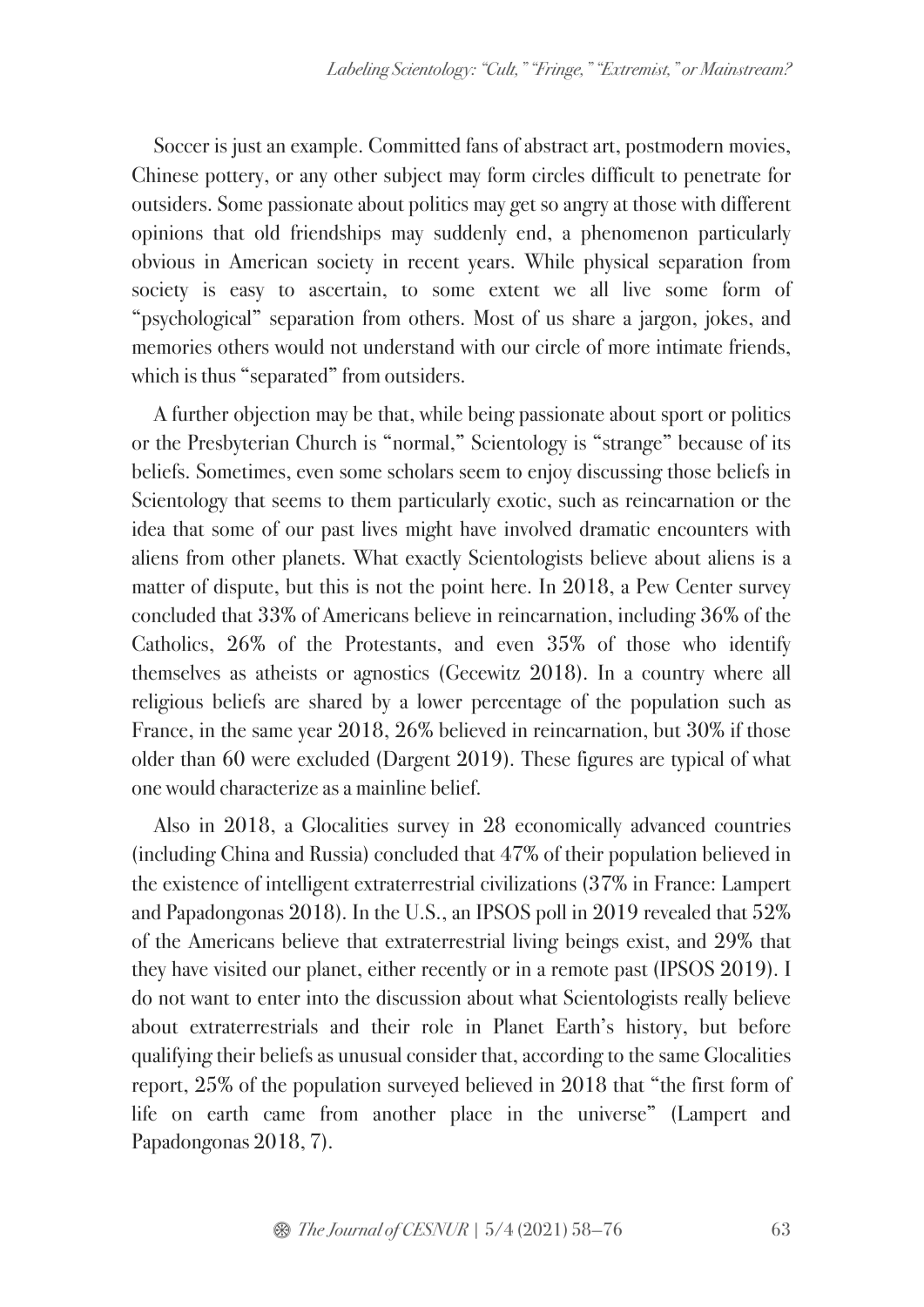More generally, religious beliefs always appear strange to non-believers. Most Christians believe that Jesus Christ literally walked on Lake Tiberias' waters, and in 2021, 61% of the Americans believe in the existence of the Devil (Statista 2021). Living in societies with a majority of Christians, we tend to regard these beliefs as "normal." But from the point of view of an atheist, they are not less strange than the religious beliefs of the Scientologists—and perhaps more.

Also, critics often assume that all Scientologists believe in the founding teachings of their religions in the same way. In fact, belief is less simple than that. There are Christians believing that Jesus' feet touched the water of Lake Tiberias and he did not sink, while for others this is a symbol of spirit prevailing about matter. They would say that, in this sense, we can all learn to walk on the waters. Religious "myths" (not a bad word, and not one implying in any way that what is taught is not "true") are more important for what they teach us about our own life than for their historical content. Sometimes, critics seems to approach the religious narratives of Scientology in a more primitive way than Scientologists do themselves.

### *"Extremist"?*

While accusations that Scientology is a "cult" (in French, *secte*) have certainly not disappeared, in some countries the fact that Scientology is difficult to fit into the classic mold of the "cult" has been recognized, if only tacitly or implicitly, and opponents have tried to find new labels.

The story of the label "extremist" applied to minority religions is interesting. The use of the label started in Russia, where anti-cultists realized that within the Russian legal system it was difficult to use "cult" as a legal category to prosecute and ban religions they did not like. However, they found that Russian law included a useful tool, i.e., the Federal Law of the Russian Federation on Countering Extremist Activity, which was promulgated in 2002. In its 2002 text, the law already went beyond the meaning of the word "extremism" in common language (SOVA Center for Information and Analysis 2010). However, the core of this legislation was to provide for the swift "liquidation" of groups promoting terrorism or violence. Although violence was broadly defined, it was (mostly) *physical* violence. The legislation was passed in 2002, and few abroad criticized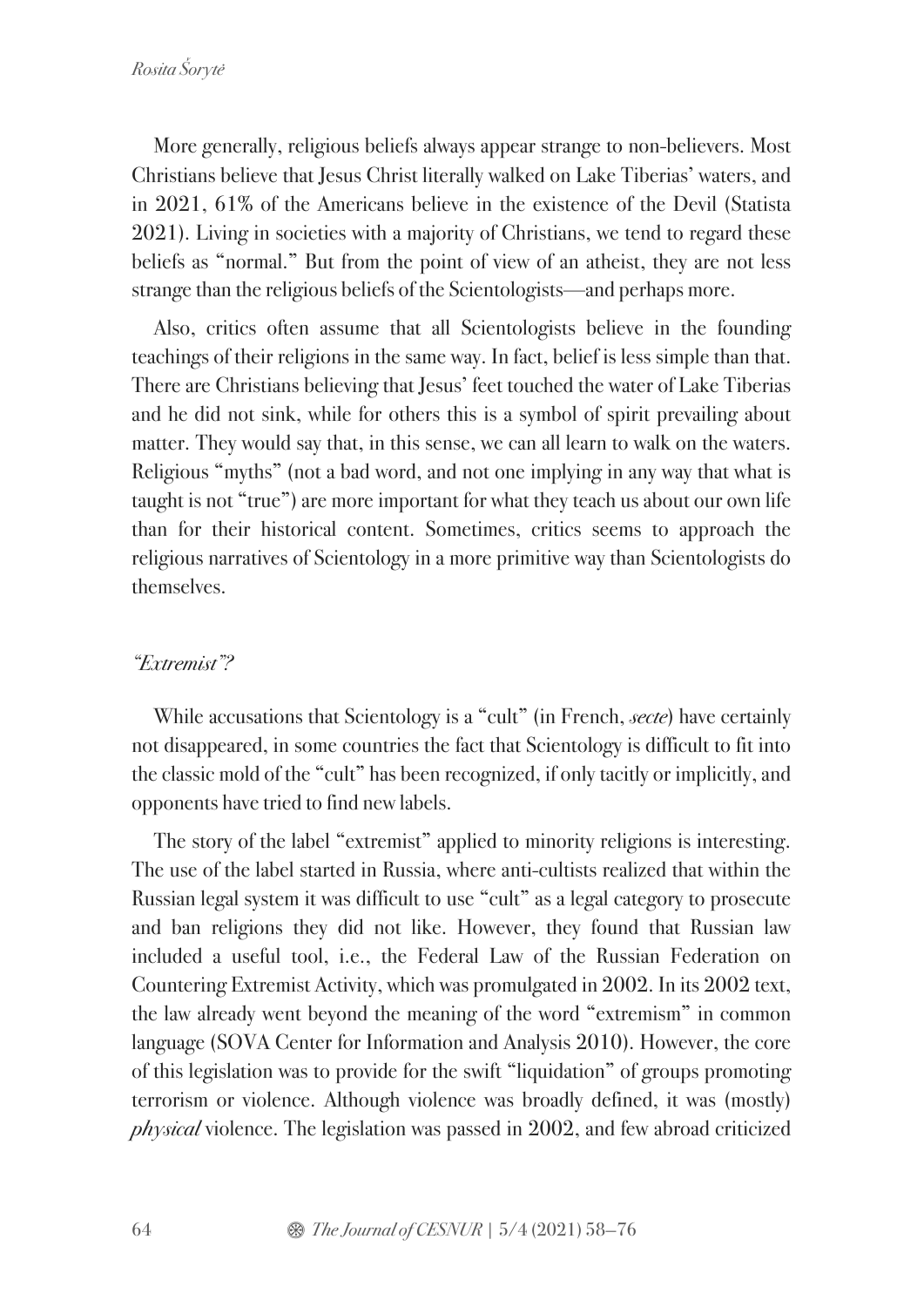Russia for a statute introduced less than one year after 9/11, and ostensibly aimed at Islamic radical organizations.

However, on September 1, 2004, the terrorist attack against the Beslan School in North Ossetia left 334 dead, including 186 children. In Russia, it became known as "the 9/11 of children" and generated enormous emotion. These feelings reinforced the position of those who believed that the 2002 law on extremism was not tough enough. In fact, the group who claimed responsibility for the Beslan attack, Riyad-us Saliheen, led by Chechen separatist Shamil Basayev (1965–2006), had already been classified as a terrorist organization by both Russia and the United States, and no new law was needed to ban it.

But in the post-Beslan emotional climate those who claimed that the seeds of terrorism should be extirpated by combating religious extremism on a broader scale prevailed, and the 2002 law was modified twice, in 2006 and 2007. The new text went substantially beyond the original definition of extremism, and criminalized teachings that had nothing to do with violence (SOVA Center for Information and Analysis 2010; Kravchenko 2018). "Religious extremism" became a core part of the law, and it was defined as "propaganda of exclusiveness, superiority or inferiority of individuals based on their religious identity, or their attitude to religion."

Subsequent studies evidenced the role of anti-cultists, including the wellknown Alexander Dvorkin, in promoting this definition (USCIRF 2020; Fautré 2020). These studies suggested that those who proposed to amend the antiextremism law, while claiming that the amendments were needed to fight Islamic radicalism, in fact intended to use them to fight "cults" and in general groups accused of "stealing" members from the Russian Orthodox Church through active proselytization.

In fact, the largest and most important case under the new anti-extremist law targeted the Jehovah's Witnesses, who were liquidated and totally banned in Russia by the Supreme Court in 2017 (USCIRF 2020; Fautré 2020; Ivanenko 2020). While there were other accusations against the Jehovah's Witnesses, how the definition of "religious extremism" was interpreted was crucial. "Extremist." under the current anti-extremism law as interpreted by the Russian Supreme Court. are these religious groups that claim that their teachings are "superior" to the teachings of other religions, and that they offer the only way to enlightenment or salvation.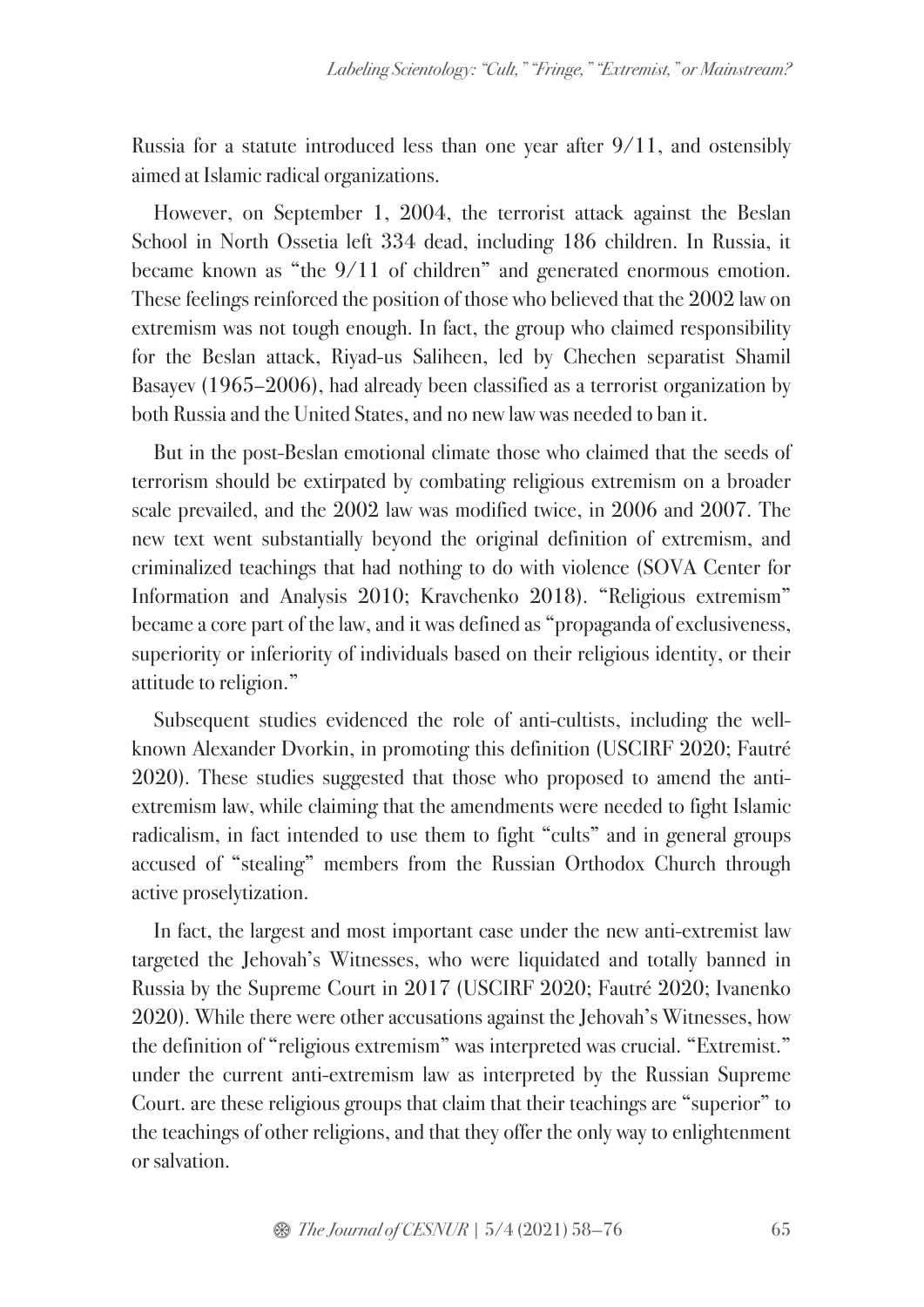As virtually all scholarly observers commented, in practice this meant that "extremists" are those who claim that their religion is better than the one preached by the Russian Orthodox Church, and try to convert Orthodox to their fold (Ivanenko 2020). The law protects a "de facto monopoly" (Carobene 2021, 82) of the Russian Orthodox Church, which is free to convert others and to argue that its religion is "superior" to other faiths and teachings. If others do the same, they are labeled "extremists" and liquidated.

Clearly, the definition of "religious extremism" of the law can be applied to most religions. Very few religions would *not* claim that their message is the best one, and is better than what other religions teach. Otherwise, why should one want to convert?

Not surprisingly, in Russia the legislation against extremism has been mentioned also in attacks against Scientology. In fact, while it is extremely easy to apply it to pretty much everybody, there may be specific problems in using it as a tool against Scientology. As mentioned earlier, Scientology does not try to induce members to abandon their former religion. One can become a Scientologist and keep practicing the previous religion. Surely, Scientology believes that what it calls its technology is uniquely suitable to solve the world's problems. But it is much less "exclusivist" (thus, in Russian jargon, less "extremist") than most other religions.

Through the international anti-cult networks (USCIRF 2020), Russian ideas about "extremist" religion have been spread abroad. The new French law on religion, originally called law against "separatism," also targets groups labeled as "extremist." The same political logic is at work. Legislation is introduced claiming it is needed to combat radical Islam and terrorism, and is then used against peaceful religious groups such as the Jehovah's Witnesses or Scientology. Just as in Russia, this is an open secret, and there are politicians openly telling the media that provisions sold to the public opinion as weapons against radical Islam will in fact be used against groups stigmatized as "cults" (Wesfreid 2020).

In France it would be difficult to liquidate as "extremist" every religion that claims that its teachings are superior to others. However, one way of applying the Russian logic of "religious extremism" in Western Europe is to single out one clue that the Russian judges have considered to indicate that a religion declares non-members as "inferior" to members, which is forbidden by Russian law (in the law's practical application, except to members of the Russian Orthodox Church).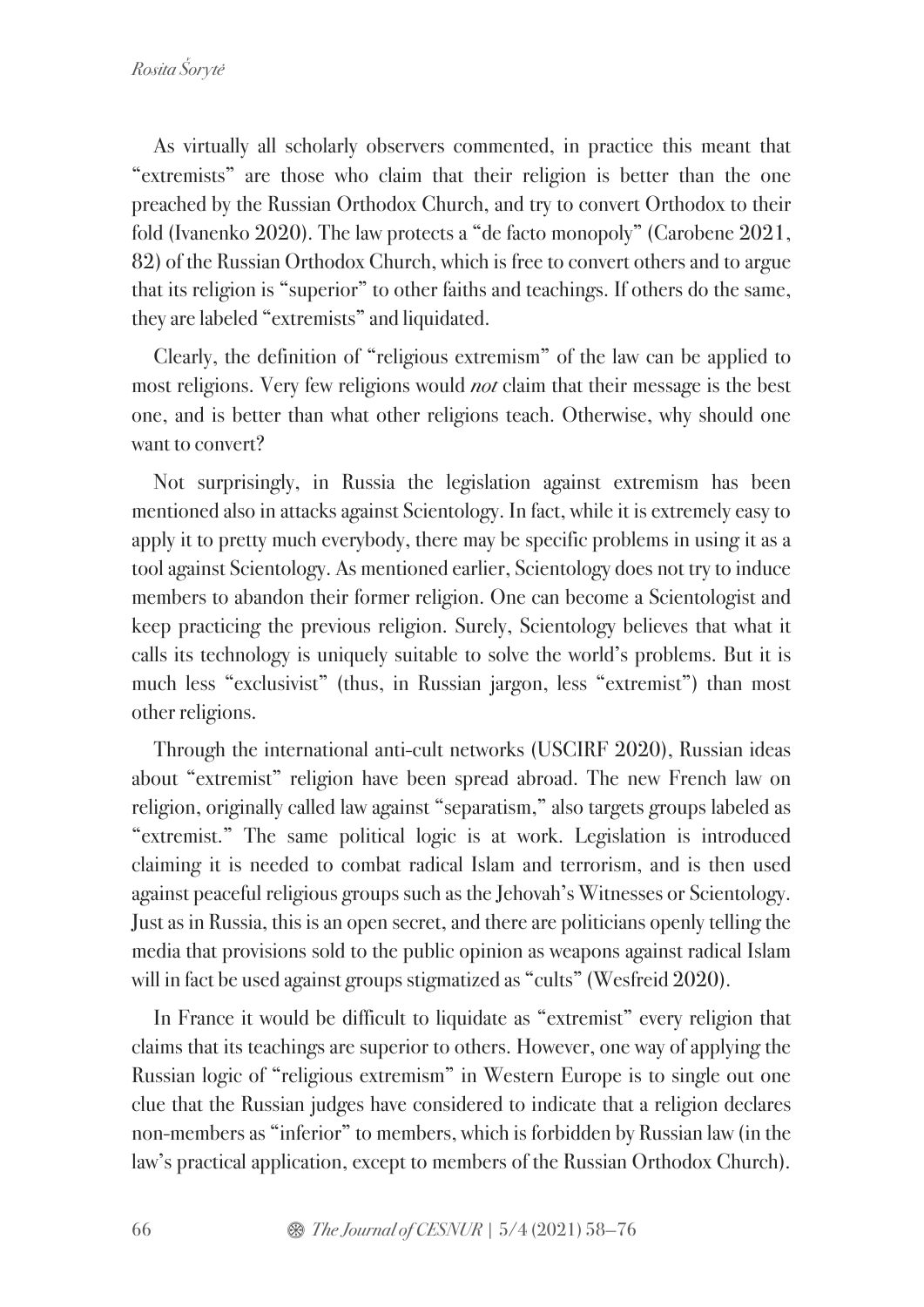This is the suggestion to members that they should not associate with exmembers, particularly with those critical of the religion. The practice of "ostracism" or "shunning" by the Jehovah's Witnesses was quoted by the Russian Supreme Court as part of the evidence that they are part of an "extremist" organization.

European anti-cultists have seen here a promising avenue to attack religious movements, despite the fact that the shunning practices of the Jehovah's Witnesses have been examined by courts of law in several Western countries, and consistently found as being part of the freedom of religious groups to organize themselves internally as they deem fit (Introvigne and Amicarelli 2020).

On March 16, 2021, the Criminal Court of Ghent in Belgium, in a surprising decision reversing the case law of other European, and even Belgian, courts, declared the Jehovah's Witnesses' practice of ostracism a crime. The decision has been appealed, but anti-cultists in France have made no mystery that similar arguments will be used to claim that "ostracism" is contrary to the new French law on "separatism."

Scientology also practices "disconnection," and suggests that members do not associate with "suppressive persons" who have committed serious hostile acts against the Church. This can be compared to shunning as practiced by the Jehovah's Witnesses, although differences also exist (Introvigne 2019).

Several scholars have commented negatively about the Ghent decision. Most of them noted that the practice of ostracism or disconnection has been, and still is, widely used in mainline religions. Several groups of Orthodox Jews practice a strict shunning, and Islam's treatment of "apostates" is well-known. This indicates that the practice of disconnection cannot be used as a test to distinguish "normal" religions from "extremist" groups or "cults."

#### *"Fringe"?*

Even when labels involving a potential criminal liability, such as "extremist" in Russia, are not used, we still see Scientology described in some media as a "fringe" group. Again, this is a subtle way of disparaging and discriminating. I am the author or co-author of several articles about Shincheonji, a South Korean Christian new religious movement that was accused of having spread COVID-19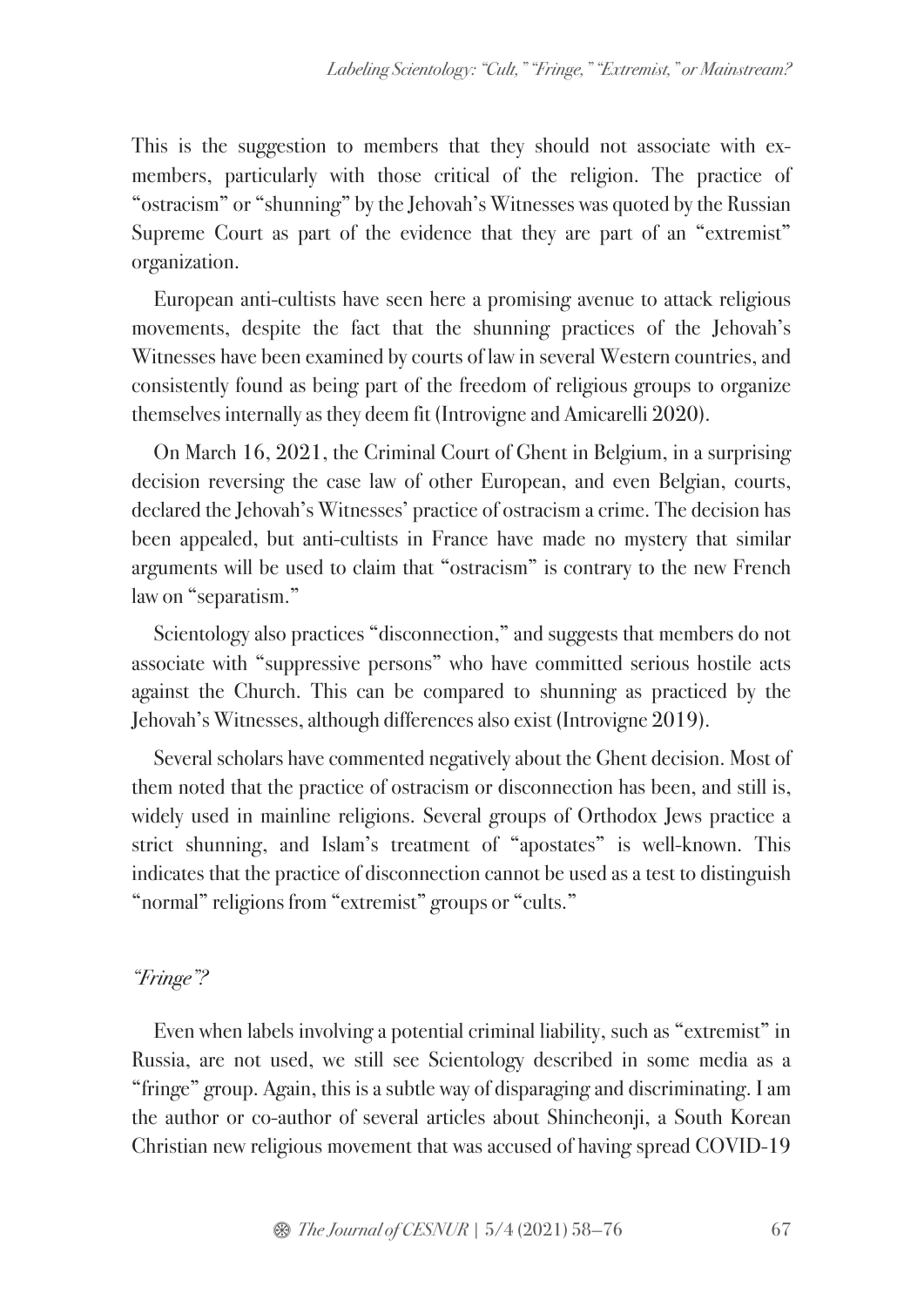through its refusal to cooperate with the health authorities (Šorytė 2020a; Introvigne et al. 2020a, 2020b, 2020c, 2020d). After the headquarters of the movement were raided with a great participation of journalists, and its 89-yearold leader was arrested and kept in jail for several months, on January 13, 2021, the Suwon District Court found him and his co-defendants not guilty of any COVID-related charges.

Not only was this one of the most spectacular cases of fake news spread throughout the world about a movement labeled as a "cult." It was also interesting that, when not using the word "cult," and particularly after it became clear that serious human rights violations were being perpetrated against its members, South Korean media started referring to Shincheonji as a "fringe" or "minor religion." As if being "minor" made less serious the injustices and unjust persecution vested on it…

What do labels such as "minor" or "fringe" mean? Compared with Muslims (1.9 billion), Roman Catholics (1.2 billion), Hindus (1.1 billion), Protestant Christians (800 million), or Buddhists (500 million), all religions are "minor." Even Orthodox Christians (220 million) are comparatively small when compared to Muslims or Roman Catholics. Jews are less than 15 million, meaning that their religion is more than 100 time smaller than Islam, yet media would not call it "minor" or "fringe."

Surely, there are theories that all religions are born at the margins of what one may call the religious "mainline," and only slowly progress to the center (Mauss 1994; Stark and Finke 2000). No religion is born as a majority. Christians were despised as marginal at least for the first two centuries of their existence. In this sense, new religions are all in the process of moving to the center of the religious landscape, and Scientology has only been in existence for less than 70 years. One can hardly blame it for being in the middle of a process of mainstreaming that normally takes centuries to complete.

However, those using labels such as "fringe" do not mean that Scientology is a new religion, or a young religion. Hidden, or not too hidden, is a value judgement, that Scientology is not very important, or does not contribute in a significant way to society at large.

We can discuss as a philosophical question whether religions should necessarily prove their usefulness to society by promoting charitable activities.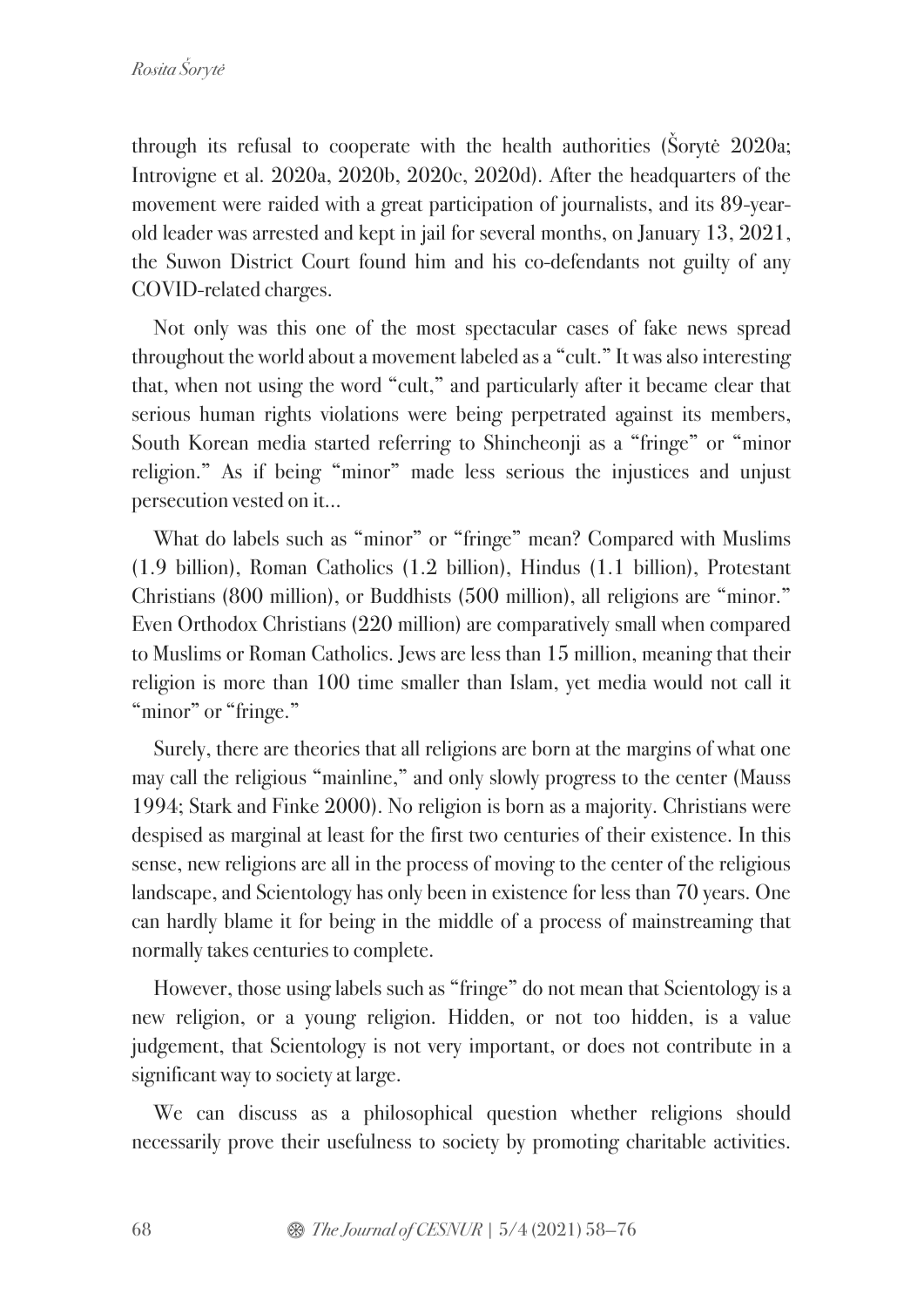After all, the core business of religions is religion, and they can be hardly criticized if they take care of the souls and the hearts rather than of the bodies.

However, in the case of Scientology, that it does not offer charitable, cultural, and social activities that benefit society as a whole is false. I have argued elsewhere (Šorytė 2020a, 2020b) that anti-cultists create a convenient but vicious circle, which is unfortunately taken at face value by some media. If groups they label as "cults" confine themselves to religious and missionary activities, they are dismissed as "fringe" groups that do not care for their fellow human beings. But if they engage in significant charitable activities, these are in turn dismissed as "fronts" for the "cult."

Surely, helping other countries improves the reputation of governments, and during the COVID-19 crisis we became familiar with expressions such as "mask diplomacy" and "vaccine diplomacy." And Catholic or Protestant charities boost the reputation of the churches operating them. Yet, they also really help those in need. Charitable activities are always performed for a number of different reasons, and we cannot exactly know what motivations prevail. The Bible tells us that we will know "the intentions of the hearts" only at the end of the world (*1 Corinthians* 4:5). And why should we regard as suspicious and "front" the charitable services offered by Scientology, but not those by Catholic, Protestant, or Jewish charities, not to mention the U.S. or Russian or Chinese governments?

There is little doubt that associations established and operated by Scientologists positively contribute to a number of good causes. Youth for Human Rights, for example, promotes an impressive range of educational activities about the Universal Declaration of Human Rights. It rarely, if ever, talks about how human rights of Scientologists are violated, even if this obviously occurs in several countries. For its global outreach, its founder, Mary Shuttleworth, received in 2019 the Peace Summit Medal for Social Activism from the World Summit of Nobel Peace Laureates, an organization that it would be difficult for opponents to dismiss as just another "front" for Scientology (World Summit of Nobel Peace Laureates 2019).

French scholar Bernadette Rigal-Cellard has analyzed in detail in 2019 the numerous charitable, humanitarian, and cultural programs of Scientology, and how they benefit, primarily, non-Scientologists (Rigal-Cellard 2019). Some of these programs operate in controversial areas. For example, according to Rigal-Cellard in Glendale and other Californian cities the Foundation for a Drug Free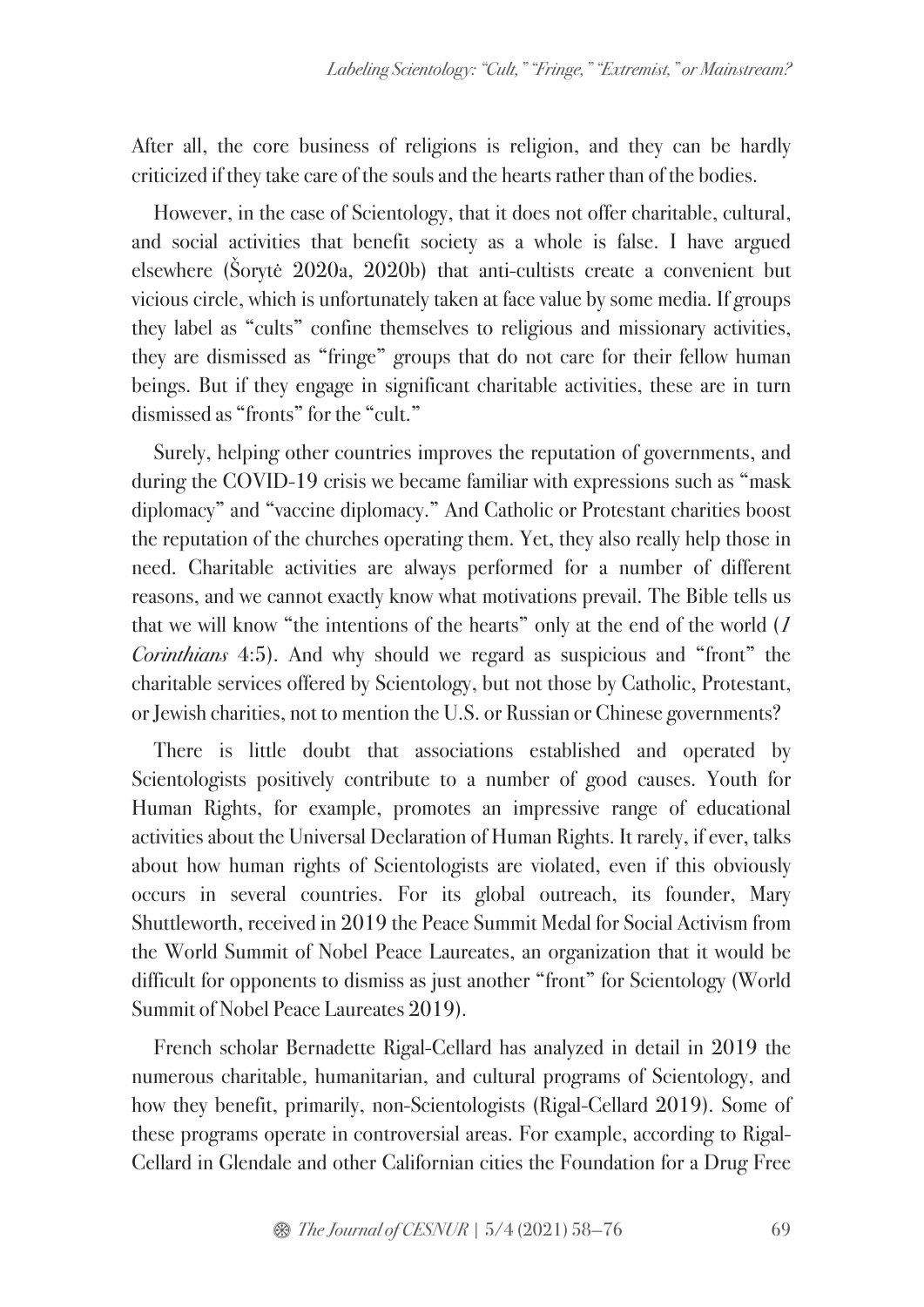World opposed the opening of shops selling marijuana (after they were legalized by the state in 2016: Rigal-Cellard 2019, 79), which disturbed some powerful local commercial interests. The Citizens Commission for Human Rights, where Scientologists have always cooperated with non-Scientologists (Westbrook 2017), opposes the abuse of psychiatry, psychiatric drugs, and the abuse of drugs in general in our Western society. Many disagree with what they perceive as its blanket indictment of psychiatry in general. On the other hand, the Commission has exposed very real and even criminal instances of abuse of psychiatry and false statements spread to promote the sale of psychiatric and other drugs, which caused incalculable damage to public health.

In 2020, I published a small book about Scientology's activities to help those in need during the COVID-19 pandemic (Šorytė 2020b). While reactions by the opponents proved once again that there is nothing Scientology can do that they would find praiseworthy, local authorities in several countries acknowledged that by supplying masks, disinfectants, and good advice Scientologists really helped. But there was also another aspect I tried to emphasize in that book. In a time of crisis, we do not expect religions to offer material help only. That Scientology mobilized its musicians, some of them world-famous, for a concert that reached millions via YouTube, and tried to boost the morale of those quarantined by inducing them to reflect on how to convert a crisis into an opportunity for moral and spiritual growth, was not less important, nor less beneficial, than the material help.

If this is what "fringe" religions do, then we need more "fringe" religions in our society.

# *Cui Bono?*

Since my background is in politics rather than in religious studies, when I see a religion attacked and vilified, I ask the question who is behind the attacks and why. Based on my admittedly limited experience of the scholarly study of new religious movements, perhaps this question is not asked often enough.

This may happen because it is a question that is difficult to answer. There are forces that by their very nature prefer to operate in the shadow, while scholars look for hard evidence and smoking guns. Some of my tentative answers to the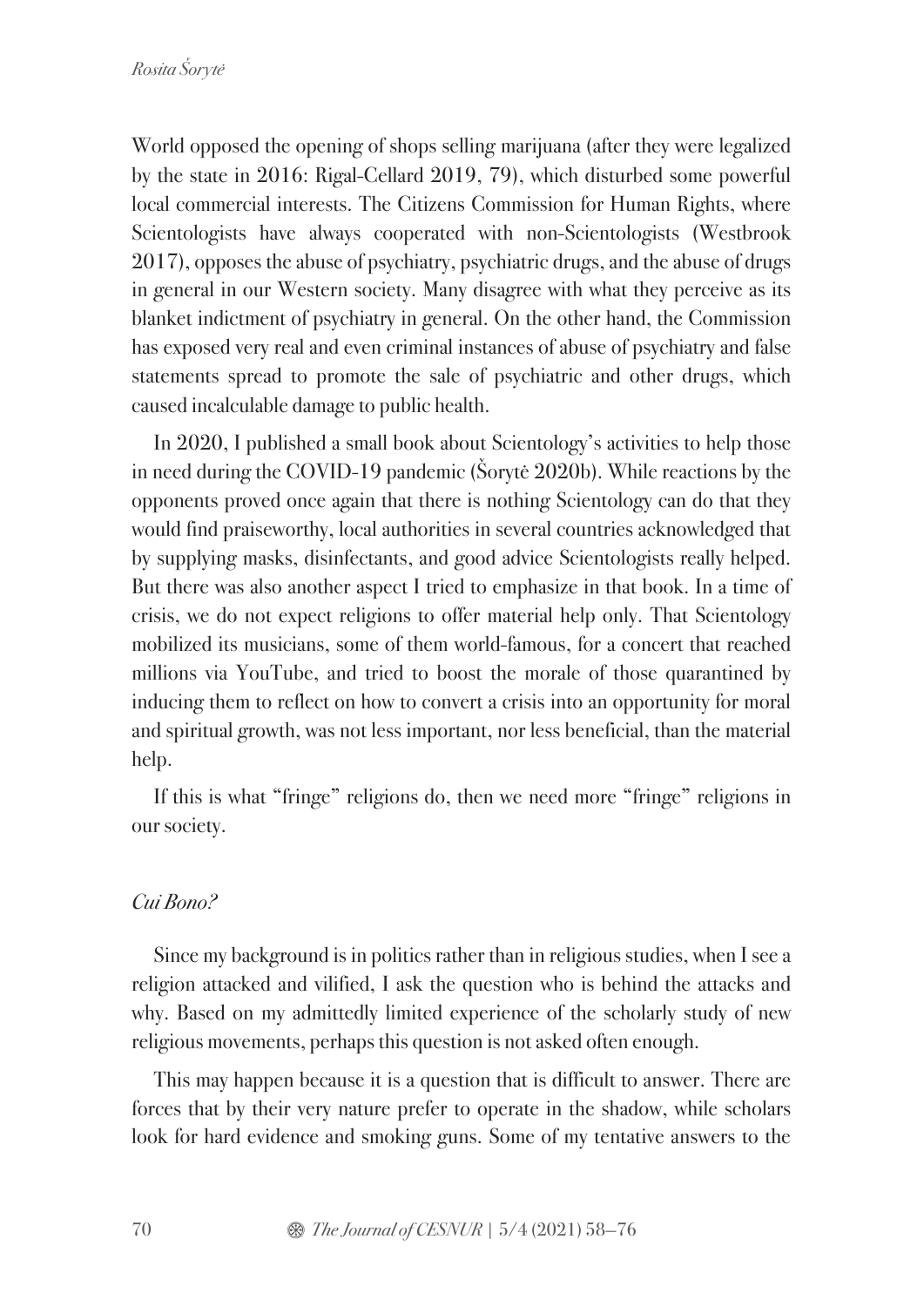question who is behind labeling Scientology as a "cult," an "extremist" movement, or a "fringe" religion are based on statements not difficult to find. Others are educated guesses.

Only conspiracy theories posit that behind certain cultural campaigns there is only one "Big Brother." I would suggest that behind the hostility to Scientology there are at least five different forces.

First, new religions enter a crowded market, and they are rarely welcomed by old religions. Nobody likes a new competitor. In Russia, it is pretty much obvious that the Russian Orthodox Church is behind the strongest attacks against Scientology (USCIRF 2020). Nor would it deny it. In other countries, some Catholics and Protestants are not exactly happy that some of their devotees spend a part of their time with Scientology (even if, as I mentioned earlier, Scientology does not ask anybody to abandon their religion). However, their power and influence are rarely as pervasive as the Russian Orthodox Church's in Russia. And their opinions are divided. Two well-known Italian scholars who have written books and articles emphasizing the positive aspects of Scientology, Aldo Natale Terrin and Luigi Berzano, are both Catholic priests (see Terrin 2017; Berzano 2018).

Second, there are governments and forces in governments, with a problematic relation to democracy, which do not like those who are fiercely independent, insist on thinking with their own head, and live apart from the lifestyle dictated by the official propaganda. Russia, again, is an egregious example of how these independently-minded people, including Scientologists, are treated, and the fact that the headquarters of their religion are in the United States make their predicament worse, because the politicians in power use as a propaganda tool a primitive anti-Americanism. Nor should we dismiss the greed of politicians and bureaucrats who, in "liquidating" religious movements, are also eager to take control of their bank accounts and real estate.

Third, there are secular humanists who had predicted the demise of religion in the  $20<sup>th</sup>$  or  $21<sup>st</sup>$  century. While they may have been right in anticipating that mainline churches would lose members (although not everywhere), they were taken by surprise by the emergence of new religions such as Scientology. Hence their strange obsession with the theory that groups such as Scientology are not really growing and are in fact shrinking, or are about to disappear, a theory that is not supported by any reliable statistics (Rigal-Cellard 2019, 107). Although they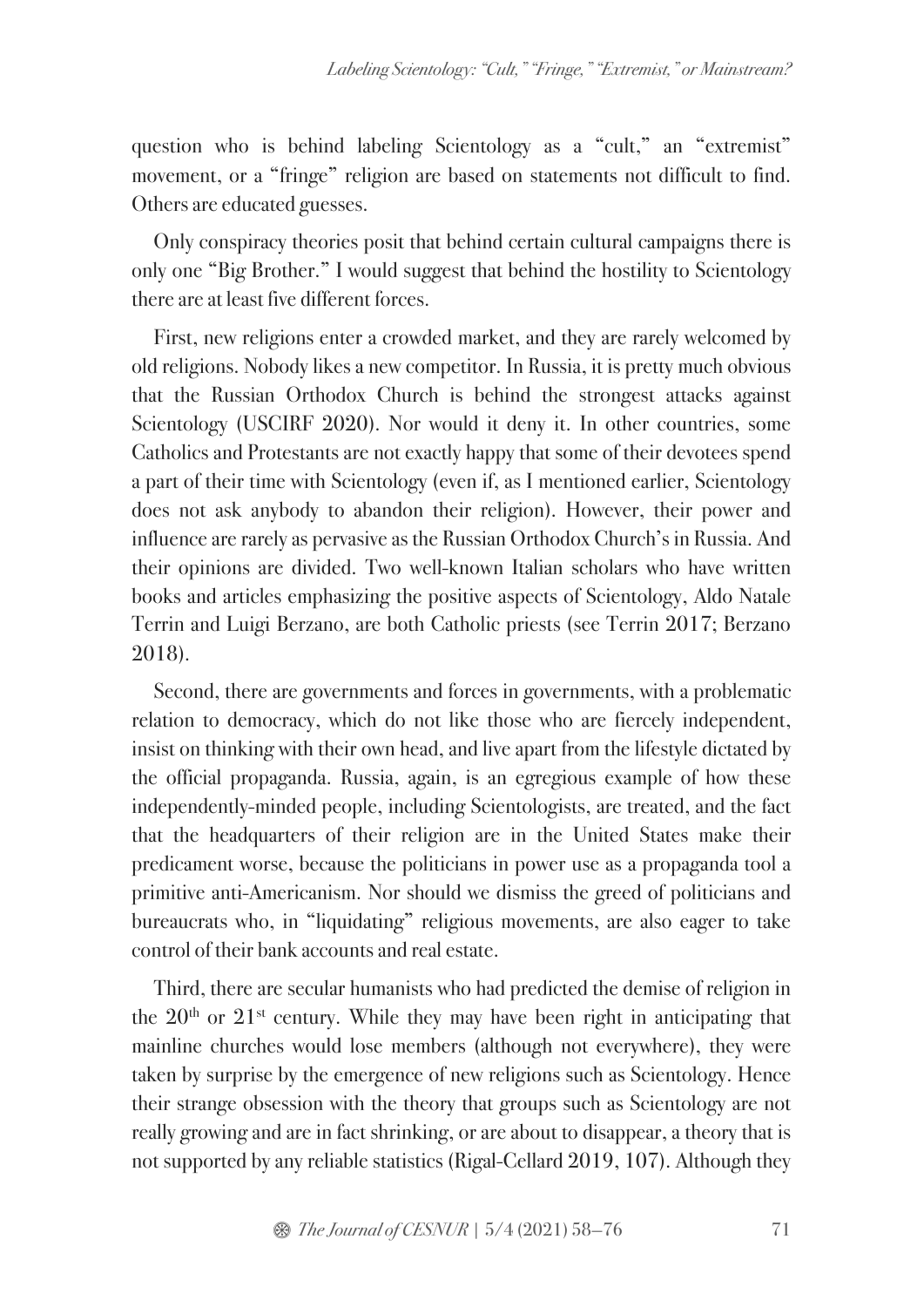sometimes ally with religionists trying to protect themselves against competition, secular humanists are widely present in Western anti-cult groups and in the media and cultural establishment, which explains the hostile coverage of Scientology and other new religious movements.

Fourth, there is a growing influx of libertarians and proponents of "new rights" who do not tolerate that people in their right mind may voluntarily decide to join high-demand groups, knowing that they should respect certain rules. These powerful cultural and social movements do not like religion in general, but they become particularly incensed when a religion disciplines those in its ranks who have breached its rules.

While these four groups harass and persecute a number of different religions, Scientology incurred the hostility of a fifth group, which is among the most powerful lobbies on the planet. The financial resources at its disposal are virtually limitless. It is the pharmaceutical lobby. Scientologists likes to mention psychiatry as the source of their troubles, and certainly Scientology's criticism of psychiatrists in general created powerful enemies. However, I would respectfully suggest that, as much as some of them may have tried to prevent the growth of Scientology in its early years, today psychiatrists are rarely a united front, have different opinions on many subjects, and have both less power and less to lose from Scientology's campaigns than some pharmaceutical companies.

Consider that Scientology is opposed to the use of psychiatric drugs, and that the corresponding market was evaluated at more than \$27 billion in 2020. Since prescriptions of psychiatric drugs boomed during the COVID-19 pandemic, and many became addicted to them, some expect that their sales will reach \$40 billion by 2025 (GlobalData 2020).

We should perhaps pause and read these figures again. Everybody who becomes a Scientologist will opt out of this market. And will try to persuade others that psychiatric drugs are harmful. Everybody who ever enters a Scientology building or attends a Scientology event will be exposed to the argument that psychiatric drugs are bad for him, her, and the world in general. Worse, from the point of view of those who sell these products, Scientologists such as Tom Cruise are opinion leaders, and when interviewed they often speak out against psychiatric drugs. As one columnist argued, trying to dismiss Cruise's arguments by just offending Scientology did not really work out (Navarrete 2005).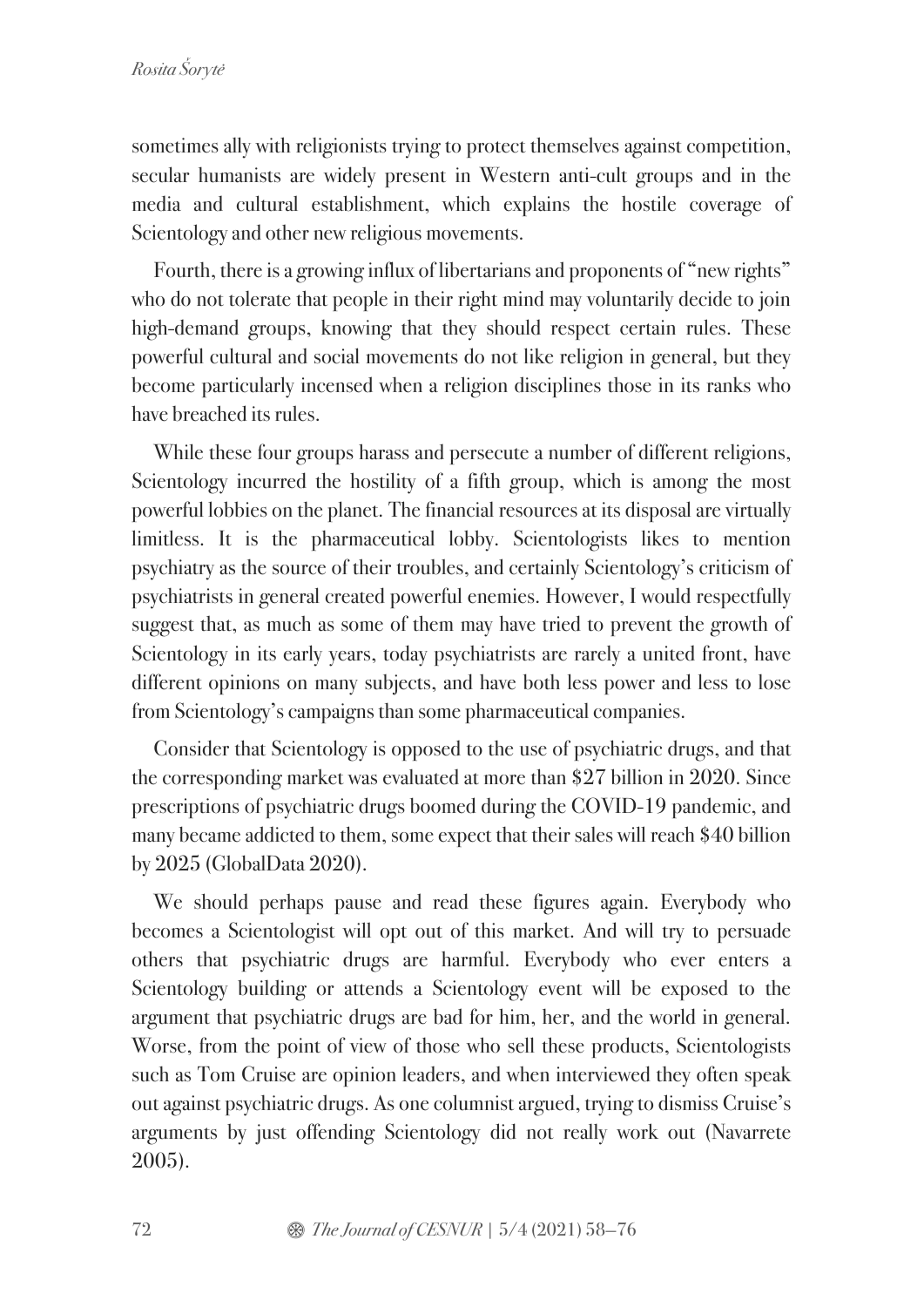We can suspect that these companies are not attacking Scientology because they have been persuaded by some journalists, or to protect the rights of exmembers "disconnected" from their former friends and relatives. What they are protecting is a \$27-billion market, not to mention the fact that Scientology suggests moderation in consuming both prescription and over-the-counter drugs in general. And, since the COVID may almost double the psychiatric drugs market, perhaps we can guess that they are currently increasing their support for anti-Scientology efforts as well.

More generally, what Scientology does is to offer alternative techniques to solve problems normally our medicalized society tries to address with drugs. When these techniques succeed, there is no further need to buy drugs. This does not endear Scientology to pharmaceutical companies.

Indeed, the coalition of those opposing Scientology is so impressive that the fact that it managed to survive is the best evidence that it is a stable organization, in which many have found a new, meaningful way of living they are prepared to defend at the cost of significant sacrifice. It is the best proof that it is not a "fringe" religion.

## **References**

- Berzano, Luigi. 2018. "Is Scientology a Religion?" *The Journal of CESNUR*  2(2):11–20. DOI: 10.26338/tjoc.2018.2.2.2.
- Carobene, Germana. 2021. "Religious Freedom in the Russian Federation and the Jehovah's Witnesses." *The Journal of CESNUR* 5(1):82–103. DOI: 10.26338/tjoc.2021.5.1.5.
- Dargent, Claude. 2019. "Quatre croyances religieuses en progression." In *La France des valeurs. Quarante ans d'évolutions*, edited by Pierre Bréchon, Frédéric Gonthier, and Sandrine Astor, 247–51. Grenoble: Presses Universitaires de Grenoble.
- *Deutsche Welle*. 2021. "Embattled German Bishops Pick Woman Theologian as Top Catholic Administrator." February 24. Accessed June 17, 2021. https://bit.ly/3xAa07m.
- Fautré, Willy. 2020. "Opposition to Jehovah's Witnesses in Russia: Legal Measures." *The Journal of CESNUR* 4(6):41–57. DOI: 10.26338/tjoc.2020.4.6.4.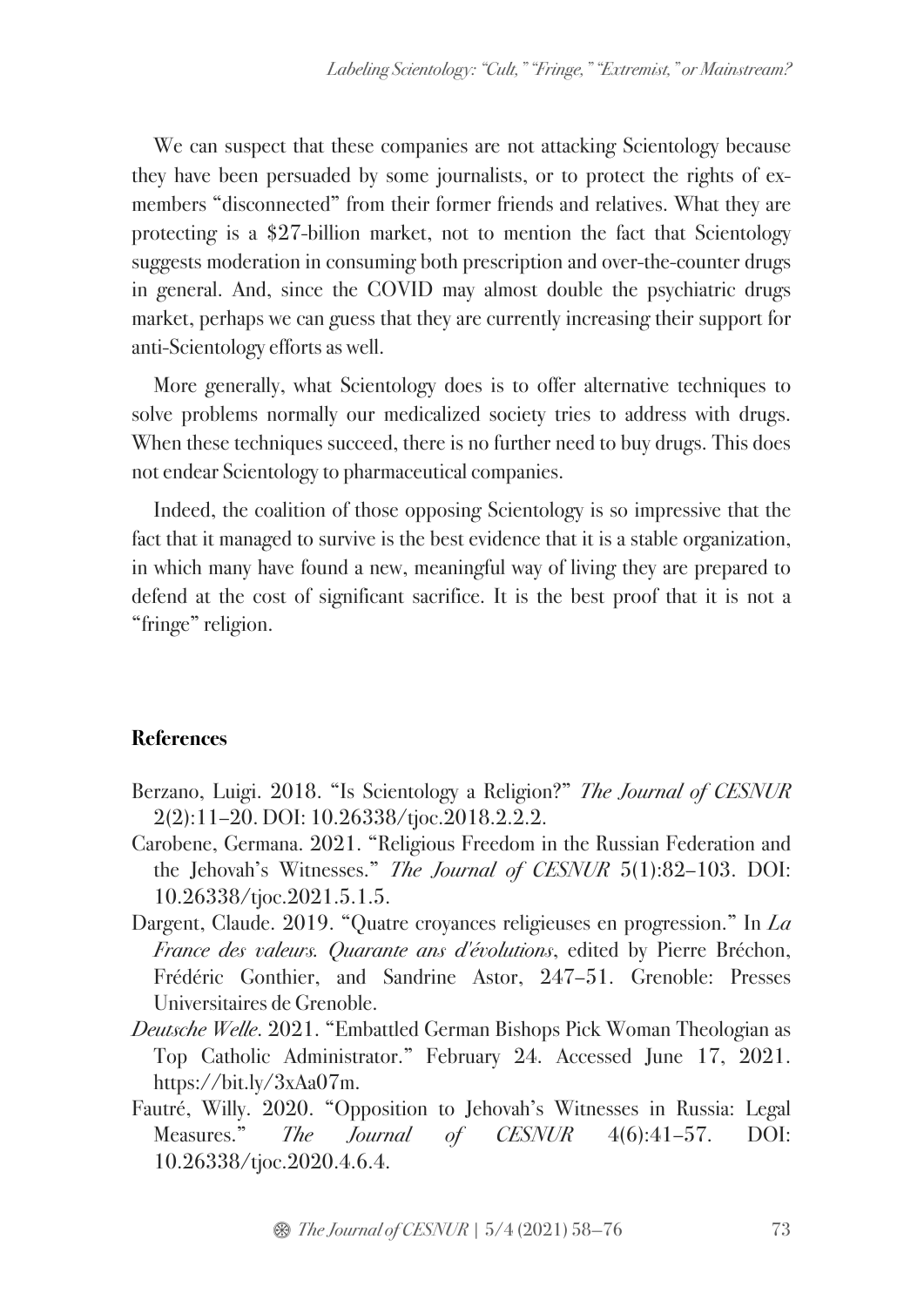- Gecewitz, Claire. 2018. "'New Age' Beliefs Common Among Both Religious and Nonreligious Americans." Pew Research Center, October 1. Accessed June 17, 2021. https://pewrsr.ch/3gSKyDc.
- GlobalData. 2020. "Global Sales of Psychiatric Drugs Could Reach More than \$40bn by 2025 Due to Coronavirus, Says GlobalData." April 6. Accessed June 17, 2021. https://bit.ly/3wOtjtB.
- Introvigne, Massimo. 2019. "Disconnection in Scientology: A 'Unique' Policy?" *The Journal of CESNUR* 3(1): 119–139. DOI: 10.26338/tjoc.2019.3.1.3.
- Introvigne, Massimo. 2020. *"The Most Misunderstood Human Endeavor": L. Ron Hubbard, Scientology, and Fine Arts.* Madrid: FORB Press.
- Introvigne, Massimo, and Alessandro Amicarelli. 2020. *The New Gnomes of Zurich: The Spiess-Jehovah's Witnesses Case and Its Manipulation by Anti-Cult and Russian Propaganda*. Turin: CESNUR, and Rome: FOB.
- Introvigne, Massimo, Willy Fautré, Rosita Šorytė, Alessandro Amicarelli, and Marco Respinti. 2020a. *Shincheonji and Coronavirus in South Korea: Sorting Fact from Fiction. A White Paper*. Brussels: Human Rights Without Frontiers, and Torino: CESNUR.
- Introvigne, Massimo, Willy Fautré, Rosita Šorytė, Alessandro Amicarelli, and Marco Respinti. 2020b. *COVID-19: Scapegoating Shincheonji in South Korea. A Second White Paper*. Brussels: Human Rights Without Frontiers, and Torino: CESNUR.
- Introvigne, Massimo, Willy Fautré, Rosita Šorytė, Alessandro Amicarelli, and Marco Respinti. 2020c. *Who Is Afraid of Chairman Lee?* Brussels: Human Rights Without Frontiers, and Torino: CESNUR.
- Introvigne, Massimo, Willy Fautré, Rosita Šorytė, Alessandro Amicarelli, and Marco Respinti. 2020d. "Shincheonji and the COVID-19 Epidemic: Sorting Fact from Fiction." *The Journal of CESNUR* 4(3):70–86. DOI: 10.26338/tjoc.2020.4.3.5.
- IPSOS. 2019. "A Quarter of Americans Believe that Crashed UFO Spacecrafts Are Held at Area 51 in Southern Nevada." October 3. Accessed June 17, 2021. https://bit.ly/35GgZ2Q.
- Ivanenko, Sergei. 2020. "Opposition to Jehovah's Witnesses in Russia: The Anti-Cult Context. The Role of Anti-Cult Myths About Jehovah's Witnesses in the Increasing Persecution of This Denomination in the Russian Federation." *The Journal of CESNUR* 4(6):25–40. DOI: 10.26338/tjoc.2020.4.6.3.
- Kravchenko, Maria. 2018. *Inventing Extremists: The Impact of Russian Anti-Extremism Policies on Freedom of Religion or Belief*. Washington DC: U.S. Commission on International Religious Freedom.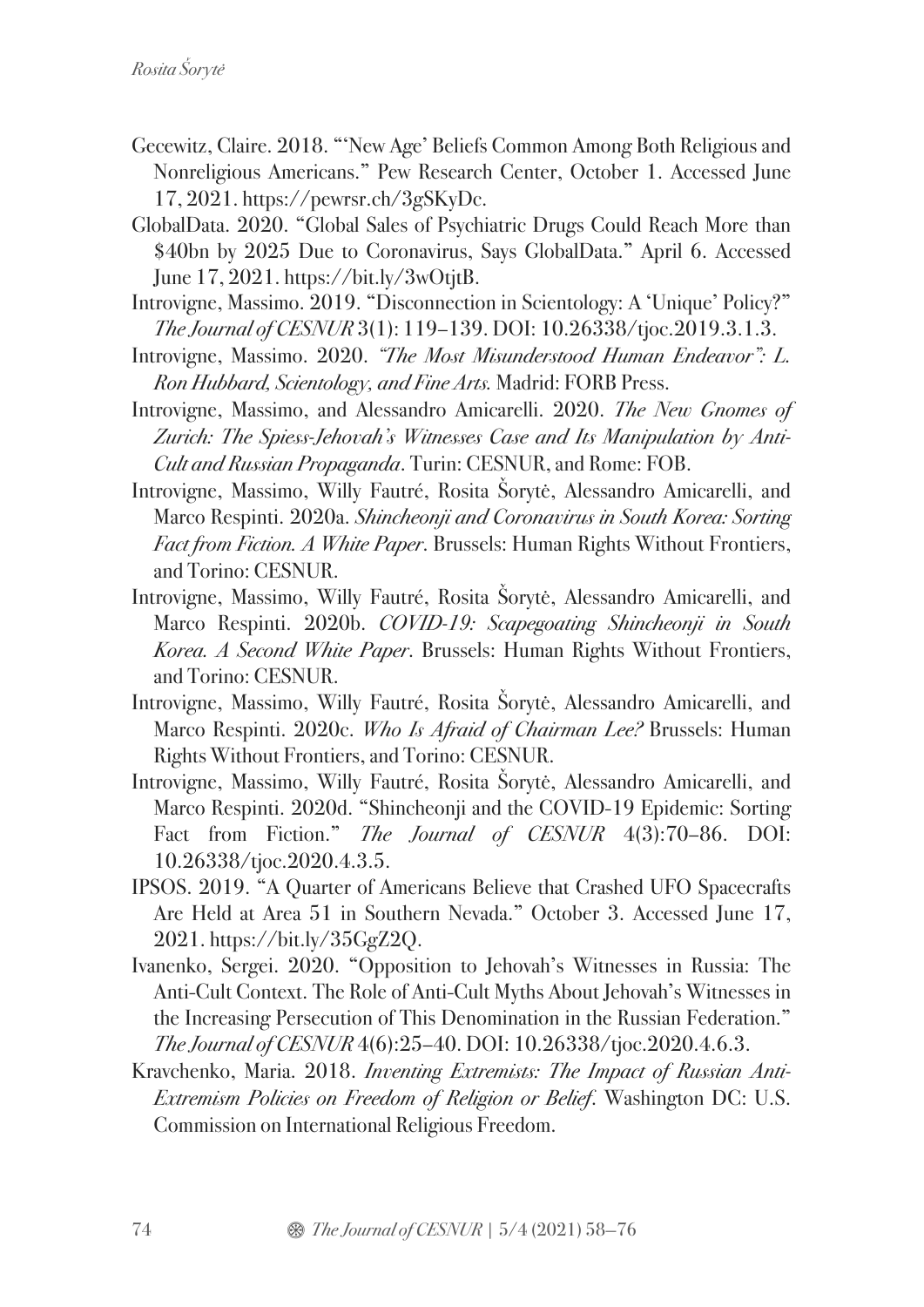- Lampert, Martijn, and Panos Papadongonas. 2018. *Majority of Humanity Say We Are Not Alone in the Universe: Values-Based Learnings from the Glocalities Survey in 24 Countries*. Amsterdam: Glocalities.
- Mauss, Armand L. 1994. *The Angel and the Beehive: The Mormon Struggle with Assimilation*. Urbana and Chicago: University of Illinois Press.
- Melton, J. Gordon. 2018. "A Contemporary Ordered Religious Community: The Sea Organization." *The Journal of CESNUR* 2(2):21–59. DOI: 10.26338/tjoc.2018.2.2.3.
- Navarrete, Ruben, Jr. 2005. "In Defense of Tom Cruise." *Chicago Tribune*, July 1. Accessed June 17, 2021. https://bit.ly/3xCqkV3.
- Pranskevičiūtė, Rasa, and Tadas Juras. 2014. "Acting in the Underground: Life as a Hare Krishna Devotee in the Soviet Republic of Lithuania (1979–1989)." *Religion and Society in Central and Eastern Europe* 7(1):9–21.
- Rigal-Cellard, Bernadette, 2019. "The Visible Expansion of the Church of Scientology and Its Actors." *The Journal of CESNUR* 3(1):8–118. DOI: 10.26338/tjoc.2019.3.1.2.
- Šorytė, Rosita. 2020a. "'Heavenly Culture, World Peace, Restoration of Light': Shincheonji as a Global Social Actor and Its Enemies." *The Journal of CESNUR* 4(3):21–34. DOI: 10.26338/tjoc.2020.4.3.2.
- Šorytė, Rosita. 2020b. *We Can Lift This World While Quarantined: Scientology and the 2020 Pandemic.* Madrid: FORB Press.
- Šorytė, Rosita. 2020c. "Opposition to Jehovah's Witnesses in Russia: The Cultural Roots." *The Journal of CESNUR* 4(6):11–24. DOI: 10.26338/tjoc.2020.4.6.2.
- SOVA Center for Information and Analysis. 2010. "The Structure of Russian Anti-Extremist Legislation." Accessed June 17, 2021. https://bit.ly/3iYt77c.
- Stark, Rodney, and Roger Finke. 2000. *Acts of Faith: Exploring the Human Side of Religion.* Berkeley, Los Angeles, and London: University of California Press.
- Statista. 2021. "Do You Believe in God, Angels, Heaven, Hell or The Devil?" Accessed June 17, 2021. https://bit.ly/3gSLfwi.
- Terrin, Aldo Natale. 2017. *Scientology. Libertà e immortalità.* Brescia: Morcelliana.
- USCIRF (U.S. Commission on International Religious Freedom). 2020. "The Anti-cult Movement and Religious Regulation in Russia and the Former Soviet Union." Accessed June 17, 2021. https://bit.ly/2SNV5Yk.